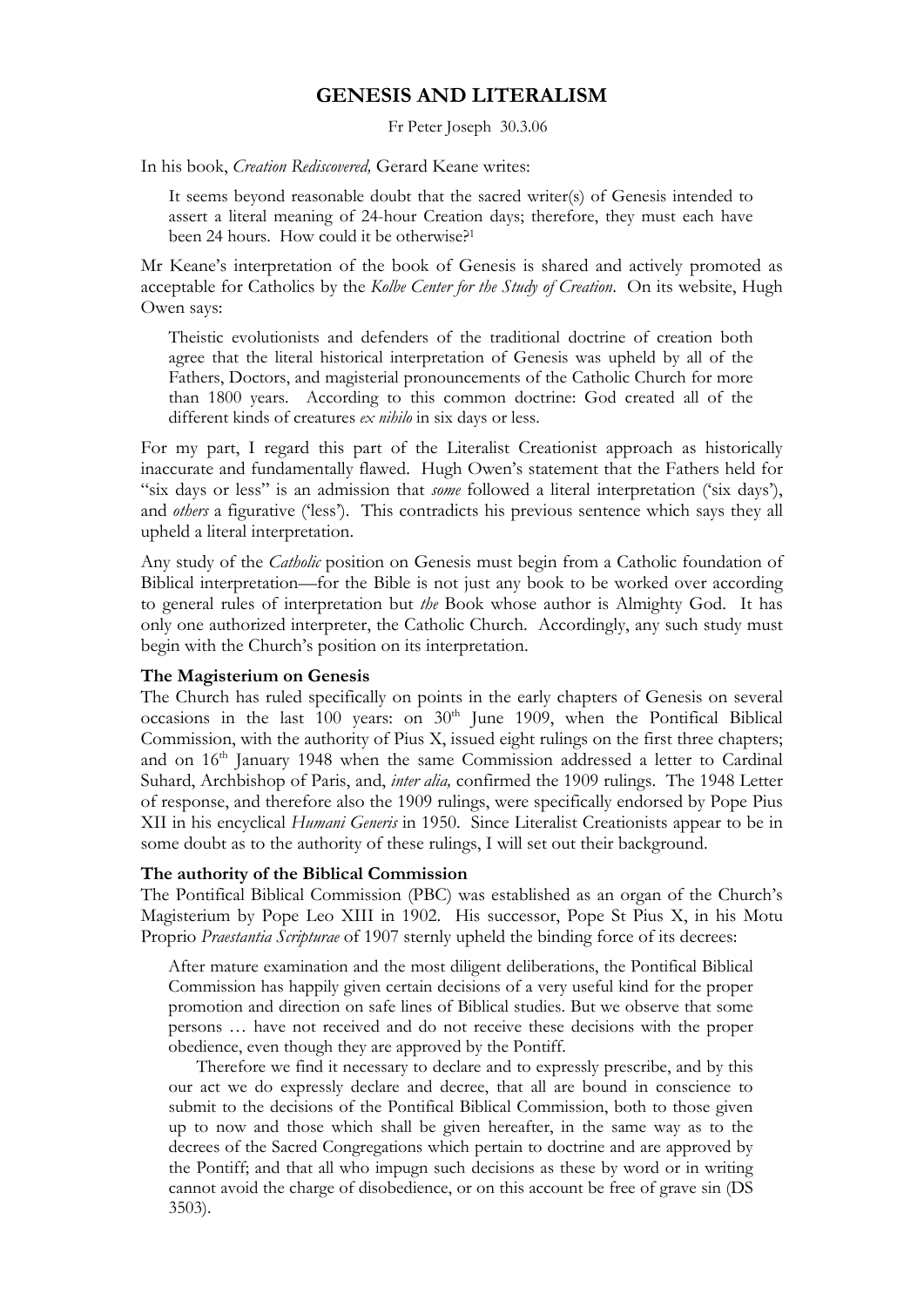One cannot but note that this demand for adherence to the teachings of the Commission is stronger in expression than that issued by the Fathers of the Second Vatican Council in *Lumen Gentium* no. 25 on the need for the faithful to accept the teachings of the Pope.

This status of the Pontifical Biblical Commission (PBC) continued until 1971 when Pope Paul VI in his Motu Proprio *Sedula Cura* reduced it to a purely advisory body to the Sacred Congregation for the Doctrine of the Faith, so that its documents written since then have no Magisterial authority.

## **The Magisterium on the six days of creation**

In 1215, the Fourth Lateran Council issued a Profession of Faith, *Firmiter,* some parts of which bear on Genesis and creation: "Firmly we believe and simply we confess that the one true God … by His own almighty power at once *(simul)* from the beginning of time made each creature from nothing, the spiritual and the corporal, namely, the angelic and the earthly, and then man" (DS 800). If one were to take the word *simul* (together; at once) in a ridiculously over-literal understanding, one would think that Lateran IV's definition prohibits belief in six separate days of creation! This was not the Council's meaning, and no one took it that way at the time—but this is a warning to the uninitiated against coming along with unhistorical literalism and dictionary definitions as a guide, without deeper theological understanding. The word *simul* was meant broadly, without meaning to determine a time-frame—but no dictionary would help you realize that.

The eighth of the 1909 rulings of the PBC runs as follows:

Whether in that designation and distinction of six days, in the first chapter of Genesis, the word *Yom* (day) can be taken in either its proper sense as a natural day, or in an improper sense of an indefinite space of time; and whether among exegetes it is permitted to discuss this question freely? Affirmative. (DS 3519)

In more colloquial English, the ruling can be rendered as follows: "Yes, the word 'day' in Chapter 1 of the book of Genesis can be taken to mean either a natural day (its literal meaning), or some space of time (a looser meaning). Yes, Biblical commentators are allowed to discuss this question freely."

In *Humani Generis* (1950), Pius XII dealt with a number of false opinions threatening the foundations of Catholic doctrine, including errors in scriptural interpretation. Here is his endorsement of the 1948 Letter to the Archbishop of Paris:

The Letter … clearly points out that the first eleven chapters of Genesis, although properly speaking, not in conformity with the historical methods used by the best Greek and Latin writers or by competent authors of our time, do nevertheless pertain to the genus of history in a true sense, which however must be further studied and determined by exegetes; the same chapters, in simple and figurative language adapted to the mentality of a people of little culture, both state the principal truths upon which the attainment of our eternal salvation depends, and also give a popular description of the origin of the human race and the Chosen People. (DS 3898)

Fr Brian Harrison explains:

Cardinal Suhard had written asking the Commission to declare officially that three of its earlier responses—those of 1905, 1906 and 1909—were no longer binding on Catholic biblical scholars. He wanted them, in effect, to be simply 'struck from the record'. But the Commission, after it gained the personal approval of Pius XII, replied in the *negative* to this bold request. This is indicated politely in the 1948 Letter when it informs His Eminence that the PBC "does not believe there is any good reason—at least for the time being — to promulgate new decrees regarding these questions". What the PBC does instead is to point out that the earlier decrees themselves, to the extent that they are merely disciplinary in character, are *already*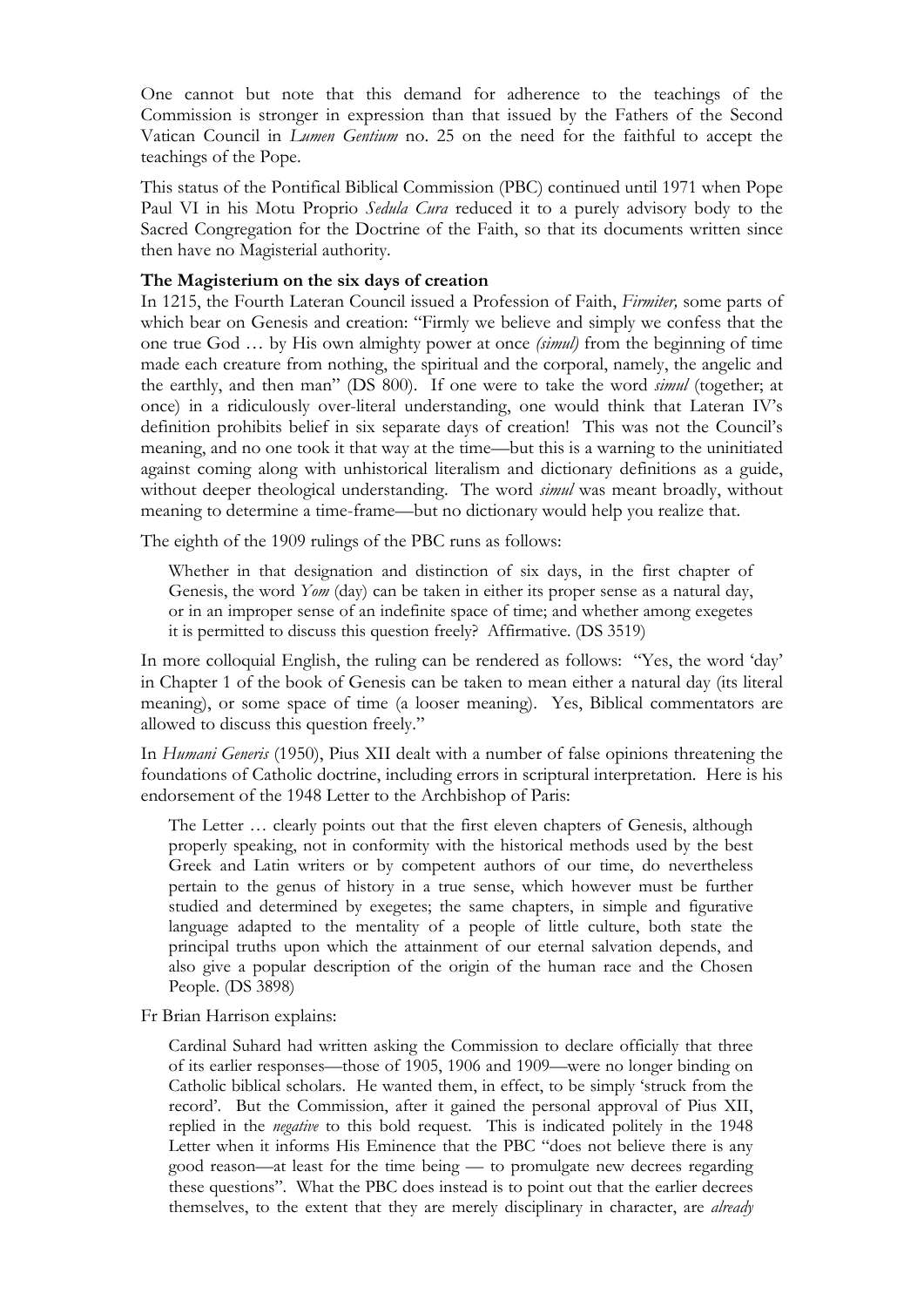open to an interpretation which is broad or flexible enough to leave modern scholars a legitimate and necessary freedom of research, and to accommodate any genuine advances in biblical and other relevant sciences that have been achieved over the intervening forty years.2

### **Keys for interpretation**

These two points are crucial to the interpretation of the first eleven chapters of Genesis: (1) they were not written in conformity with the historical method of either the best classical writers or of competent authors up to 1950; and, (2) the history they contain is set forth in simple and figurative language adapted to the mentality of a people of small culture. It follows inevitably that the account is not to be read as a rigorous history of what transpired, or as a rigorous expression of the scientific ideas of that time or any time.

When the PBC gave its rulings, it was aware of Lateran IV, and the Church's teaching on the interpretation of Sacred Scripture at the Councils of Trent and Vatican I. These last two General Councils said, among other things on interpretation, that no one may interpret Scripture against the unanimous consent of the Fathers (DS 1507, 3007). They were quoted almost *verbatim* by Leo XIII in *Providentissimus Deus* of 1893:

In matters of faith and morals belonging to the building up of Christian doctrine, that is to be considered the true sense of holy Scripture which has been held and is held by our Holy Mother the Church whose place it is to judge of the true sense and interpretation of the holy Scriptures; and therefore no one is permitted to interpret holy Scripture against such sense or also against the unanimous agreement of the Fathers. (DS 3281)

## **The authority of the Fathers**

In interpreting the Bible, Catholics are only bound by the *unanimous* consent of the Fathers. What would be an example of such consensus? Their unanimous teaching on the historical fact of Christ's miracles. But where the Fathers vary, and the Church has not pronounced, Catholics are free to follow any reasonable interpretation. The Fathers' *unanimous* agreement binds, because that is a witness that they have received a teaching from Apostolic Tradition.

Furthermore, it is only *on matters of faith and morals* that the Fathers are witnesses to ecclesiastical tradition, not when they present the scientific ideas of their day. Catholics are not bound to follow geocentric cosmology because the Fathers appear to agree on that cosmology when they comment on the sun's standing still in the sky in the book of Joshua. In the light of this principle, one can see the wisdom of Pius XII's remarks on literary genres (*Divino Afflante:* DS 3830), and the "simple and figurative speech adapted to the mentality of a simple people" and "popular description" found in Genesis (*Humani Generis:* DS 3898)—on account of which one does not analyse its first chapters as a scientific textbook. St Thomas also teaches in conformity with this principle that "the mode and order of [the world's] making do not pertain to the substance of the faith, except *per accidens*".3

## **The variety among the Fathers**

The PBC was well aware of the views of the Fathers of the Church on Genesis and that they were *not* unanimous on a literal interpretation of chapter 1. The following Fathers upheld instantaneous creation of all, and denied six days of 24 hours:

- 1. Clement of Alexandria: *Stromata,* VI, 16
- 2. Origen: *De Principiis,* IV, 16; *Contra Celsum,* VI, 50 & 60
- 3. Athanasius: *Orationes contra Arianos II,* 60
- 4. Gregory of Nyssa: *In Hexaemeron:* PG 44: col. 69, 72, 77 (but literal elsewhere)
- 5. Augustine: *De Genesi ad litteram,* V, 1; IV, 33.
- 6. Prosper of Aquitaine: *Sententiae ex August*. n. 141ff.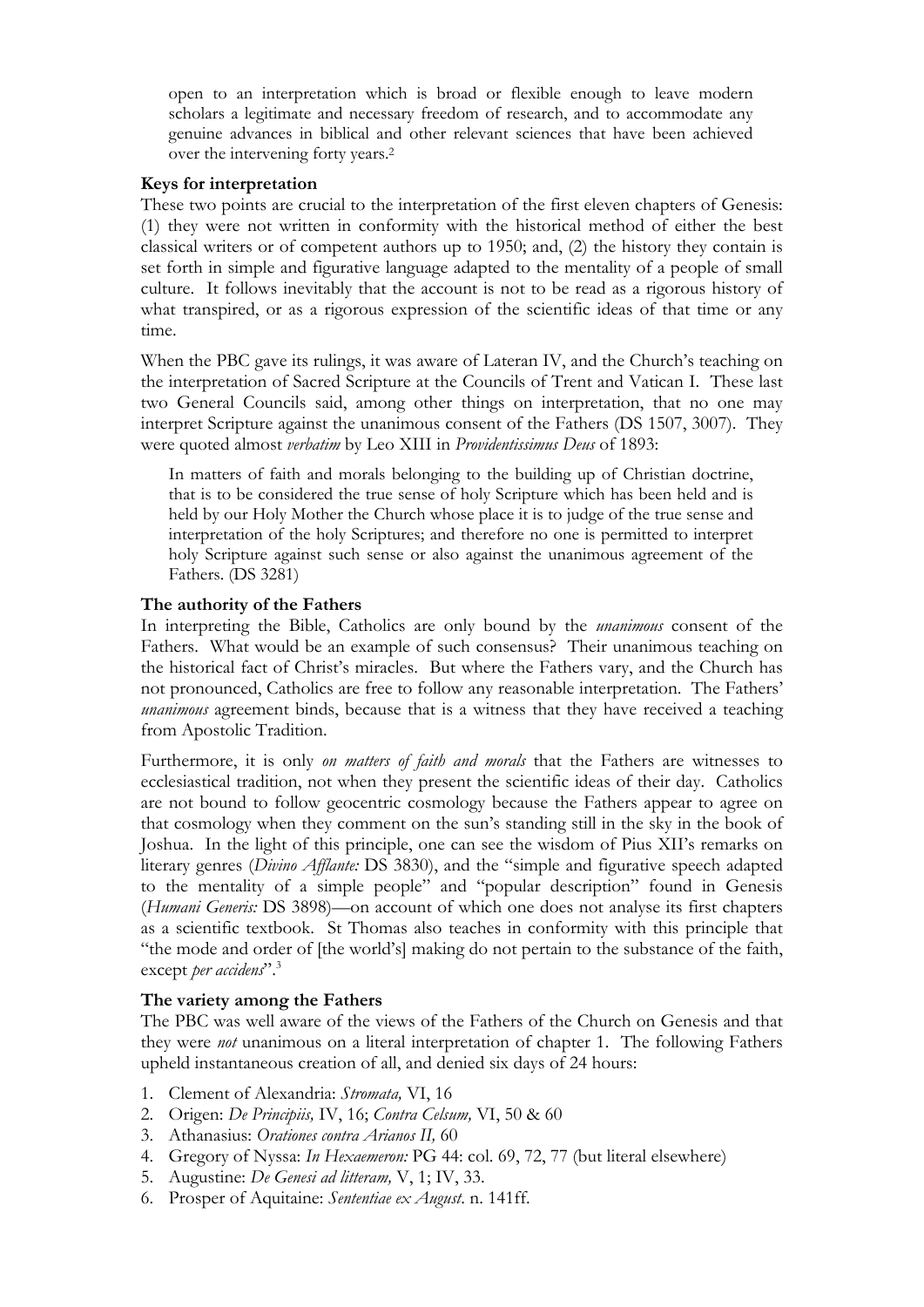- 7. Marius Victor: *Comment. in Gen*. c. 1, vv. 19-21
- 8. Cassiodorus: *Div. Institutiones,* c. 1
- 9. Isidore of Seville: *Quaestiones in Gen*. c. 1-2; *Sent*. I, 10
- 10. Julian of Toledo: *Hoc est Contrariorum* I, q. 1

In his *Hexaemeron,* the Venerable Bede first took a strictly literal approach, but later changed his mind, and in his *Commentary on the Pentateuch* said that all the elementary matter was created before the first day and then organized on the six 24-hour days following. He held that the time preceding the six days was of indefinite duration, and he was the first to admit explicitly a long interval between creation of the first matter and its organization (PL 91:191). In other words, the first two verses of Genesis are the creation, and the verses following describe the organization or development.

St Augustine said that God made all things instantaneously, although, for the purposes of narration, the narrative separates them in time.<sup>4</sup> The PBC was also aware of the endorsement of St Augustine's opinion by the Church's greatest philosopher and theologian, St Thomas Aquinas, in his first major work:

Moses, instructing a primitive people about the creation of the world, divided into parts what was made at the same time. Now, Ambrose and other Saints hold that there was an order of time observed in which things were distinguished; and this opinion is indeed more common, and seems to accord better with the apparent literal sense. Still, the previous opinion [of Augustine] is more reasonable and better protects Holy Scripture against the derision of unbelievers, which Augustine teaches (*De Gen*. I, 19) must be especially heeded: 'the Scriptures are so to be explained as not to incur the ridicule of unbelievers;' and this opinion I find more satisfying.5

About 14 years later, in the *Summa Theologica*, St Thomas explicitly reasserted this interpretation. Augustine's opinion, he says, "is that all the days that are called seven are one day, represented in a seven-fold aspect."6

It is a certain result of the PBC's ruling no. 8 of 1909, that no Catholic is constrained to accept that the word 'day' in Genesis chapter 1 necessarily means a natural day. There is no burden on any Catholic, whether of proof or otherwise, to endorse or reject a literal meaning of the word 'day' in this chapter. The PBC said the question may be discussed or debated freely ('libere disceptare' DS 3519). I mention this, because Mr Keane wrongly, and in opposition to the Biblical Commission, says, "The onus is upon those who reject a meaning of 24 hours to prove their case" (p. 254). He says much the same thing on pages xxviii, 268 and 269. In certain other rulings, however, the Biblical Commission's answers *did* assign a burden of proof. For example, in 1905 the PBC was asked whether certain historical books of the Bible can be regarded, in whole or in part, as not relating strict history but something else. The answer was, "Negative, except however in cases not to be easily or rashly admitted, in which ... it can be proved by solid arguments that the Sacred Writer did not intend to give a true and strict history, but rather, under the guise and form of history, to set forth a parable or an allegory or something distinct from the strictly literal or historical meaning of the words." (DS 3373).

The PBC ruling on the word 'day' is not surprising since the text itself provides difficulties. Since the sun was not created until the fourth 'day', the word 'day' could not mean the solar day before then—a point noted by Origen<sup>7</sup> and Augustine.<sup>8</sup>

#### **Literal sense Vs literalism**

The literal sense of Sacred Scripture is simply the first step in interpretation. Now, 'literal sense' does not mean 'taking it literally'. Of course, *yom* is a Hebrew word meaning 'day' (the 'literal sense') but it is a different question whether the writer—or the Divine Author—meant it to be 'taken literally.' St Augustine's work is called *A Literal Commentary on Genesis*, but that does not mean he took the whole of Genesis literally.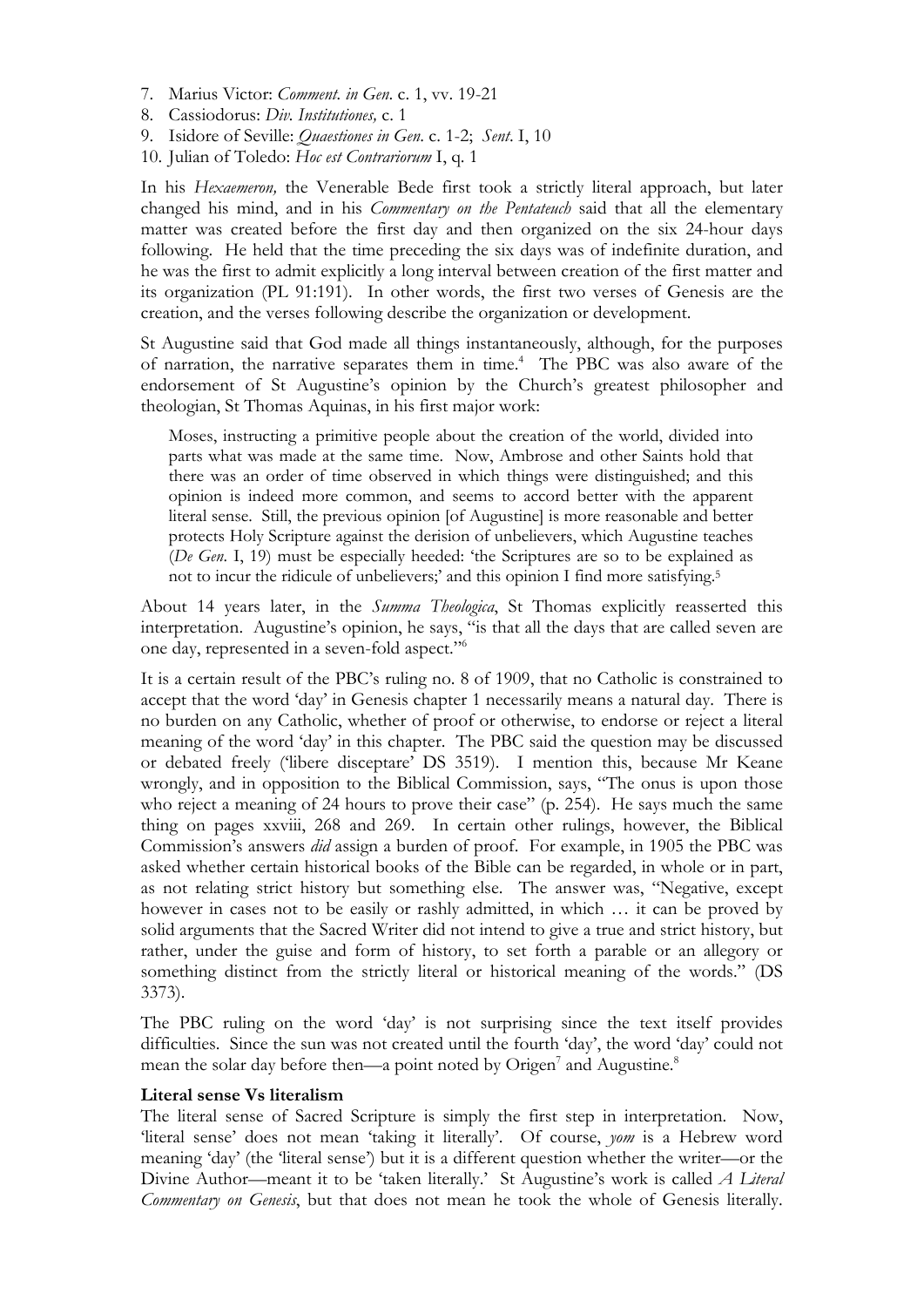One of his principles in that *Commentary* is commended by Leo XIII in *Providentissimus Deus:* "In the interpretation of Holy Scripture, it is not lawful to depart from the literal and obvious sense, except where reason makes it untenable or necessity dictates."9 That Augustinian principle can hardly be quoted against anyone who adopts the Augustinian position on the six days. As anyone who reads his *Commentary* will see, Augustine suggested that a possible meaning of the six days is six stages in the angels' knowledge of creation.

## **Certain things in Genesis are literal**

In declaring free discussion on the meaning of the word *yom*, the PBC, on the very same day in 1909, in no. 2 of the decree, enumerated a number of elements in the narrative of Genesis that are *not* open to purely figurative interpretation. The PBC declared we cannot question the literal and historical meaning of the narrative when it relates to facts touching the foundations of religion. It listed, among several other things: the unity of the human race; the original happiness of our first parents in the state of justice, integrity, and immortality; the command issued by God to test their obedience; their temptation by the devil under the form of a serpent; their transgression and its punishment; and the promise of a Redeemer (DS 3514). Permission for a figurative meaning for 'day' is not a concession to Modernism, as some fear.

## **The multiple senses of Scripture**

The *Catechism of the Catholic Church,* 115-119, sets out the senses in which Scripture is to be read. It distinguishes, according to ancient tradition, two *senses:* the literal and the spiritual, the latter being subdivided into the allegorical, moral and anagogical senses.

The *literal sense,* the Catechism says, is the meaning conveyed by the words of Scripture and discovered by exegesis. All other senses of Scripture are based on the literal.

The *spiritual sense* conveys the meaning of the realities and events as signs. In the *allegorical sense* we acquire a more profound understanding of events by recognizing their significance and fulfilment in Christ. Thus the crossing of the Red Sea is a sign or 'type' of Christ's victory, and also of Christian Baptism. In the *moral sense,* the Biblical events written, as St Paul says, "for our instruction," serve to lead us to act justly. By the *anagogical sense,* we view realities and events in terms of their eternal significance, leading us toward our true homeland. So the Church on earth is a sign of the heavenly Jerusalem.

The *Catechism* concludes this section with these words from Vatican II: "All these things concerning the manner of interpreting Scripture are ultimately subject to the judgment of the Church which exercises the divinely conferred commission and ministry of watching over and interpreting the Word of God." (DV, 12)

To say that the sacred writer "left no clue" whatsoever that Genesis was intended to be understood in a way completely different from what it plainly states, is to argue as one who believes in private interpretation and excludes the *sensus plenior* (the fuller sense) namely, the (sometimes multiple) spiritual sense. The fact that one reader sees no clue does not mean that there is no clue. Moreover, what the human author intended by the writing, and what the Divine Author intended in having him write it, are not necessarily the same (cf. *Catechism*, 109).

It is a mistake to think that the credibility of the Bible is at stake if our own interpretation is not accepted and propagated by the Magisterium. Genesis is replete with spiritual meanings (as well as literal)—and where are the "clues" for those? They are not in Genesis at all but in the New Testament, and in Sacred Tradition. The Fathers saw spiritual significance in the sentence *Let there be light*, said on the first of the seven days, and they linked it to the Resurrection, occurring on the same day of the week, Sunday. St Paul says, "Adam was a type of the One who was to come" (Rom 5:14)—but nowhere in Genesis is there a hint of the typological meaning of the man Adam. The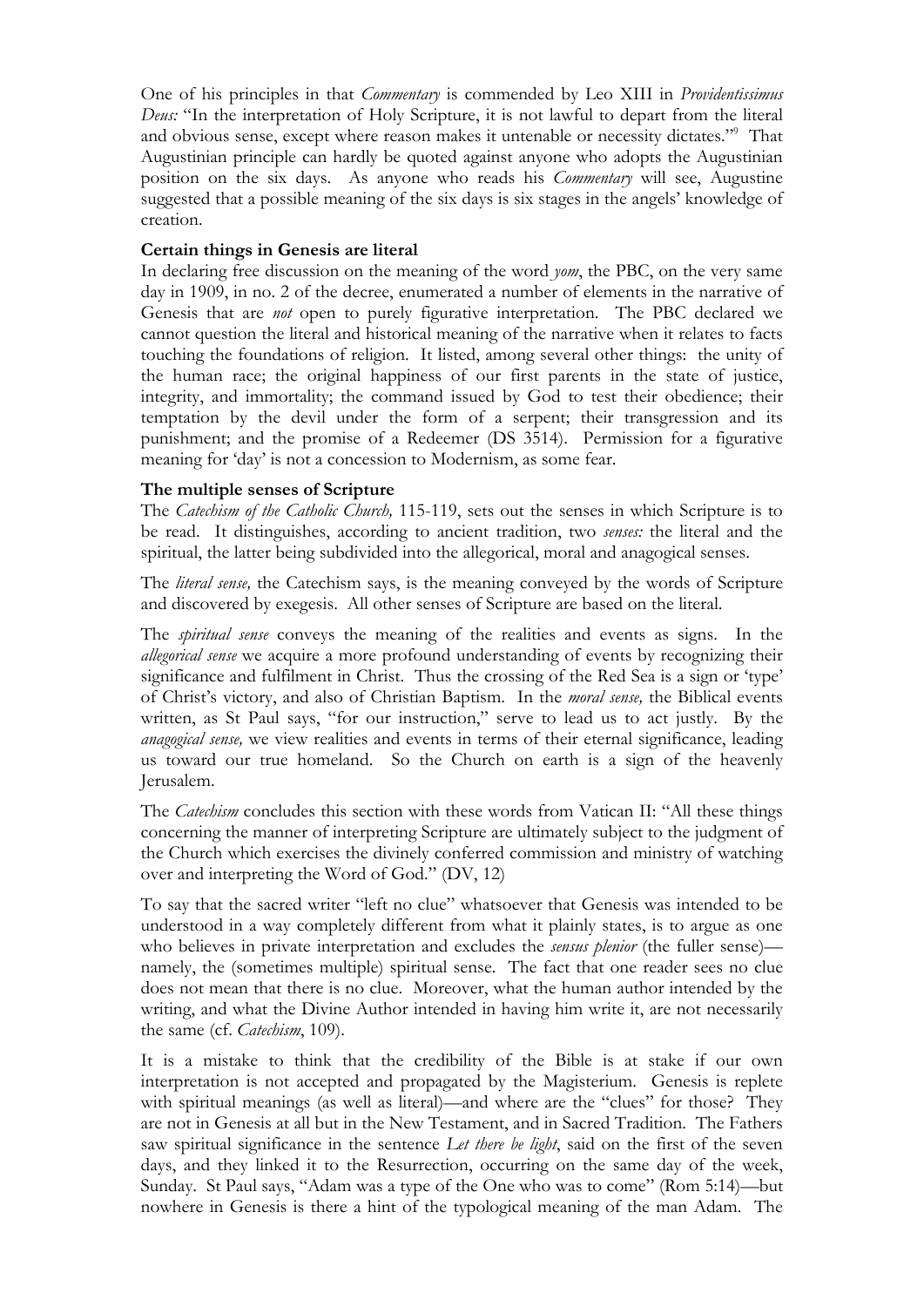human author of Genesis perhaps had no idea, and certainly gave no clue, of the deeper meanings of those things. *But the Divine Author both knew and intended those deeper meanings*.

## **Where complete literalism originates and tends**

We are not Jews, but Christians who read the Bible as a progressive unity. An argument for pure and naïve literalism—"Genesis is self-explanatory"—would preclude the typological, moral, and anagogical meanings. Therefore it is a false exegetical position. This is not to say that literalism is wrong, but that the argument for it as the *only* valid position is wrong, and has harmful consequences. The proponents of the Literalist Creationist view seem to make some of the errors of those they criticize. Their position resembles that of the 'higher critics', who rely on internal indications in the text alone to determine its meaning. Again, it resembles the thinking of the Modernists who interpret the Bible in line with an *a priori* principle. Their principle was that the Bible is a merely human work, made by men for men (cf. *Pascendi*, no. 22). Literalist Creationists seem to assert as a principle that the early chapters of Genesis must be interpreted according to their face value. The matter of greatest concern, however, is the implication that one can ignore the guidance of the Church in interpreting the sacred text. This is pure Protestantism.

The Bible is a great and mysterious Book. St Augustine said of the Bible that his ignorance of it was greater than his knowledge.<sup>10</sup> We should come to the Bible not with our own rules of interpretation already worked out in our head, but in a spirit of docility to the Church whose Book it is, and in a spirit of humility before the multi-faceted speech of God.

If the book of Genesis is as simple and comprehensible as Literalist Creationists say, what was the point of Leo XIII's advice to Biblical professors, in *Providentissimus Deus*, to study the Fathers and Doctors of the Church and other commentators of note, or his recommendation to study ancient oriental languages? Why would Pius XII, in *Divino Afflante*, have directed scholars to study the ancient Semitic modes of speech? The reason is that the ancient Hebrews did not think and write as modern, Western, rationalist, scientists and historians. But if Literalist Creationists' rules of interpretation are sufficient, all that is necessary to understand the Bible is a Bible (in English translation) and the ability to read. Were their position valid, the Church would long ago have warned the faithful that St Augustine and St Thomas were untrustworthy Biblical commentators. Moreover, the Church would have warned us against what the Literalist Creationists aver to be a widespread false interpretation of Genesis. Yet, to the contrary, the Church has explicitly permitted this interpretation of the six days.

**In necessariis unitas, in dubiis libertas** ('In necessary things, unity; in doubtful, liberty')

It remains, then, that a Catholic is free to follow the liberty given by the Pontifical Biblical Commission. No Catholic need take *yom* ('day') in the first chapter of Genesis literally. Literalist Creationists are not entitled to go beyond the teaching of the Church and try to intimidate the faithful by asserting that, despite the PBC's decree, anyone who does not take *yom* literally is against the Fathers, Popes and Councils. The rulings of the PBC are entirely consistent with Tradition. It is a great mistake to turn to schools of Protestantism to protect the integrity of the Bible. Popes Pius X and XII, among others, never needed the help of Protestant Fundamentalists to uphold the inerrancy and true meaning of Sacred Scripture.

*Fr Peter Joseph, Chancellor of the Maronite Diocese of Australia, has a doctorate from the Pontifical Gregorian University, with a thesis on 'The Resurrection of the Body in St Thomas Aquinas'. He has taught theology at Vianney College, Wagga Wagga, Australia, and is the editor of the revised edition of Archbishop Sheehan's 'Apologetics and Catholic Doctrine' (Saint Austin Press, London 2001).*